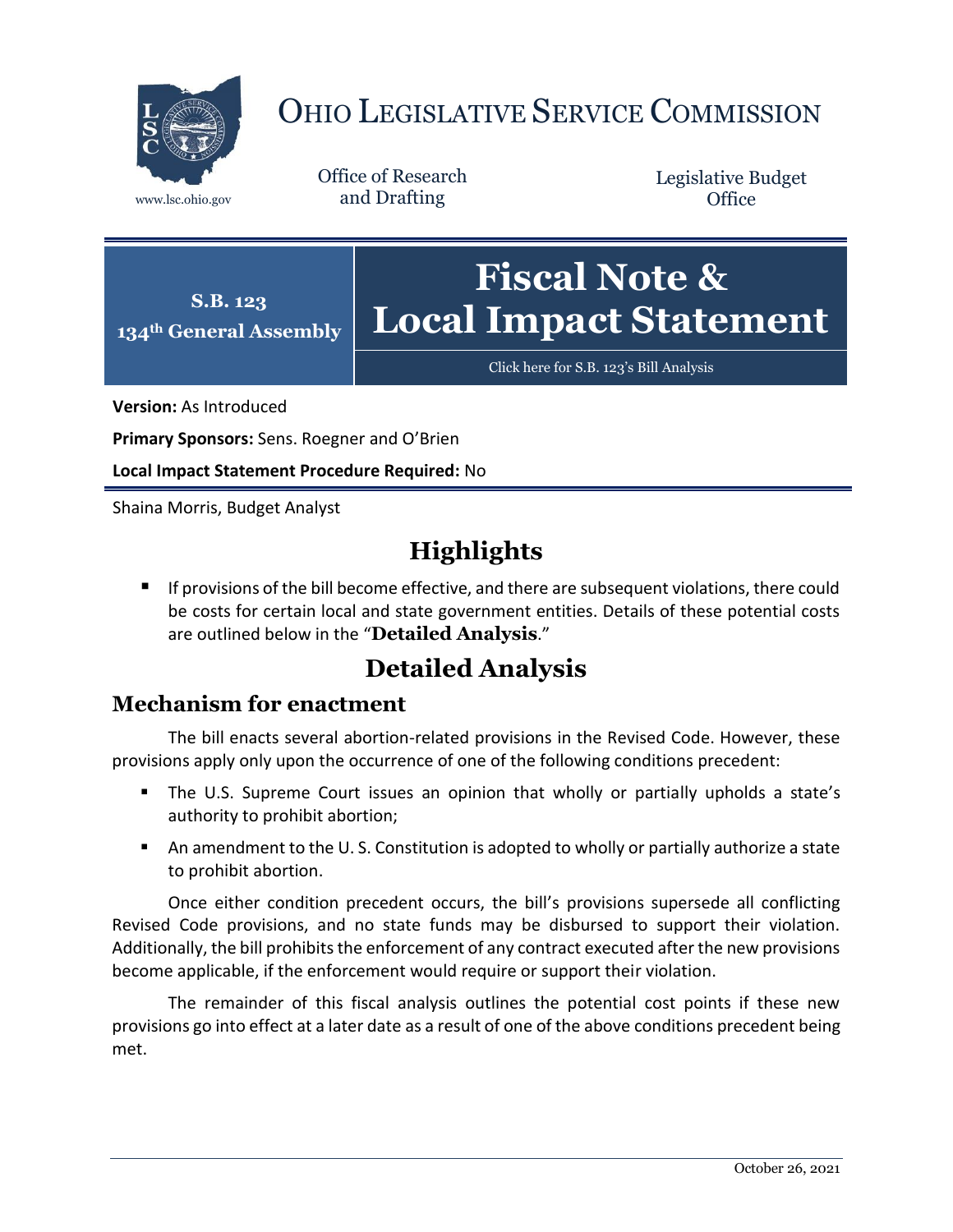#### **Criminal provisions**

If enacted, the bill will establish certain criminal penalties regarding abortions. The bill creates the three abortion-related offenses summarized in the table below. For each of those offenses, the table notes the degree of the offense, the amount of the fine, and the length of the potential prison term under the bill. Refer to the LSC bill analysis for the circumstances and additional details that determine each offense.

As a result of any violations, additional felony criminal cases may be generated for county criminal justice systems to process, potentially increasing the costs to investigate, prosecute, defend (if indigent), adjudicate, and sanction violators. Under current law, in the case of fourth degree felonies, there is a presumption generally in favor of a community control rather than the imposition of a prison term. To the extent that additional offenders are convicted of these offenses and sentenced to prison, the Department of Rehabilitation and Correction may experience an increase in marginal costs. Those marginal costs currently range between \$3,000 and \$4,000 per year. However, the court could impose court costs and fines to be paid by violators to help offset some of these costs. In the case of a felony, the state collects a \$60 court cost from the offender divided as follows: \$30 to the Indigent Defense Support Fund (Fund 5DY0) and \$30 to the Victims of Crime/Reparations Fund (Fund 4020). Such costs for a misdemeanor total \$29, of which Fund 5DY0 receives \$20 and Fund 4020 receives \$9.

| Sentences and Fines for Bill's New Criminal Offenses |                             |                |                                                                                                          |
|------------------------------------------------------|-----------------------------|----------------|----------------------------------------------------------------------------------------------------------|
| <b>Offense</b>                                       | <b>Degree Level</b>         | <b>Fines</b>   | <b>Term of Incarceration</b>                                                                             |
| Promoting abortion                                   | First degree<br>misdemeanor | Up to \$1,000  | Not more than 180-day jail term,<br>nonresidential sanction (e.g., community<br>service up to 500 hours) |
| Criminal abortion                                    | Fourth degree<br>felony*    | Up to \$2,500  | 6, 12, 18, or 24 months prison term                                                                      |
| Abortion<br>manslaughter                             | First degree<br>felony*     | Up to \$10,000 | Minimum of 4, 6, or 7 years and a<br>maximum of 25 years                                                 |

\*The fines and terms of incarceration for these specific offenses are unique to the bill, notwithstanding existing sentencing guidelines in the revised code.

## **Wrongful death cause of action**

If enacted, the bill would create a wrongful death cause of action for a woman on whom an abortion was performed in violation of the provisions from criminal abortion, promoting abortion, or abortion manslaughter. It is possible that additional civil cases may be generated for county municipal or common pleas courts. However, the courts could impose court costs to help offset some of these additional expenses.

#### **State Medical Board**

If enacted, the bill will require the State Medical Board to revoke a physician's license to practice medicine if the physician is guilty of any violations under the bill. The Board might realize